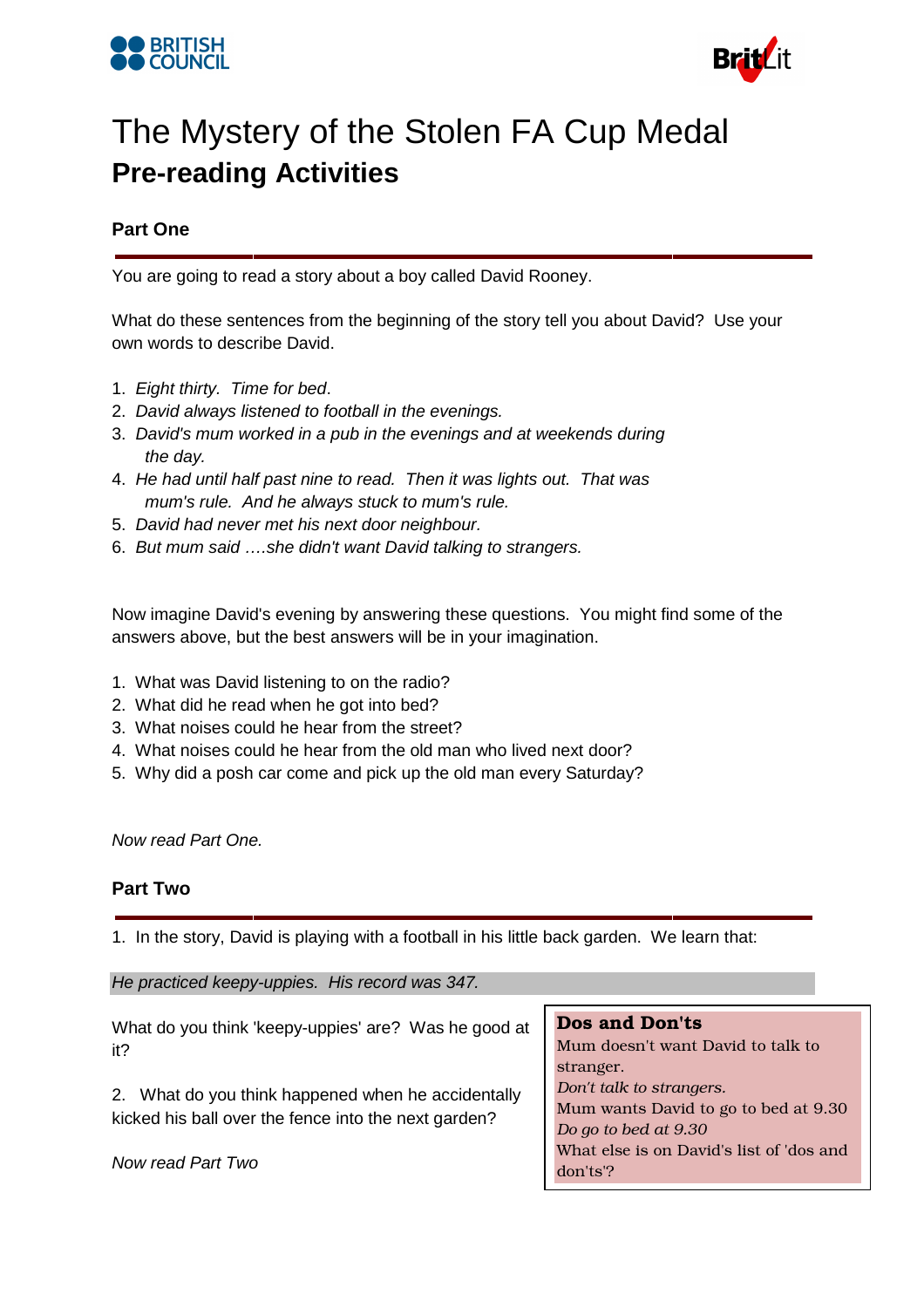



## **Part Three**

- The next Saturday, David is watching television. What do you think he is watching?
- The posh car came and picked up the old man next door. Where do you think he went?
- When David looked into the next door neighbours garden, who did he see climbing the fence?
- What did David do? Did he tell anyone?
- What happened when the police siren was heard?

Now read Part Three

### **Part Four**

1. David' Mum buys the local newspaper. The headline is:

## **UNITED HERO'S CUP FINAL MEDAL STOLEN**

What connection does this headline have with the story you have read so far? Who is the 'United Hero'?

2. Do you remember what David saw when he was looking out of the window of his mum's room? Now that he has seen the headline, what does he want to do about it? Does his mother let him do it? What does his mother do?

Now read Part Four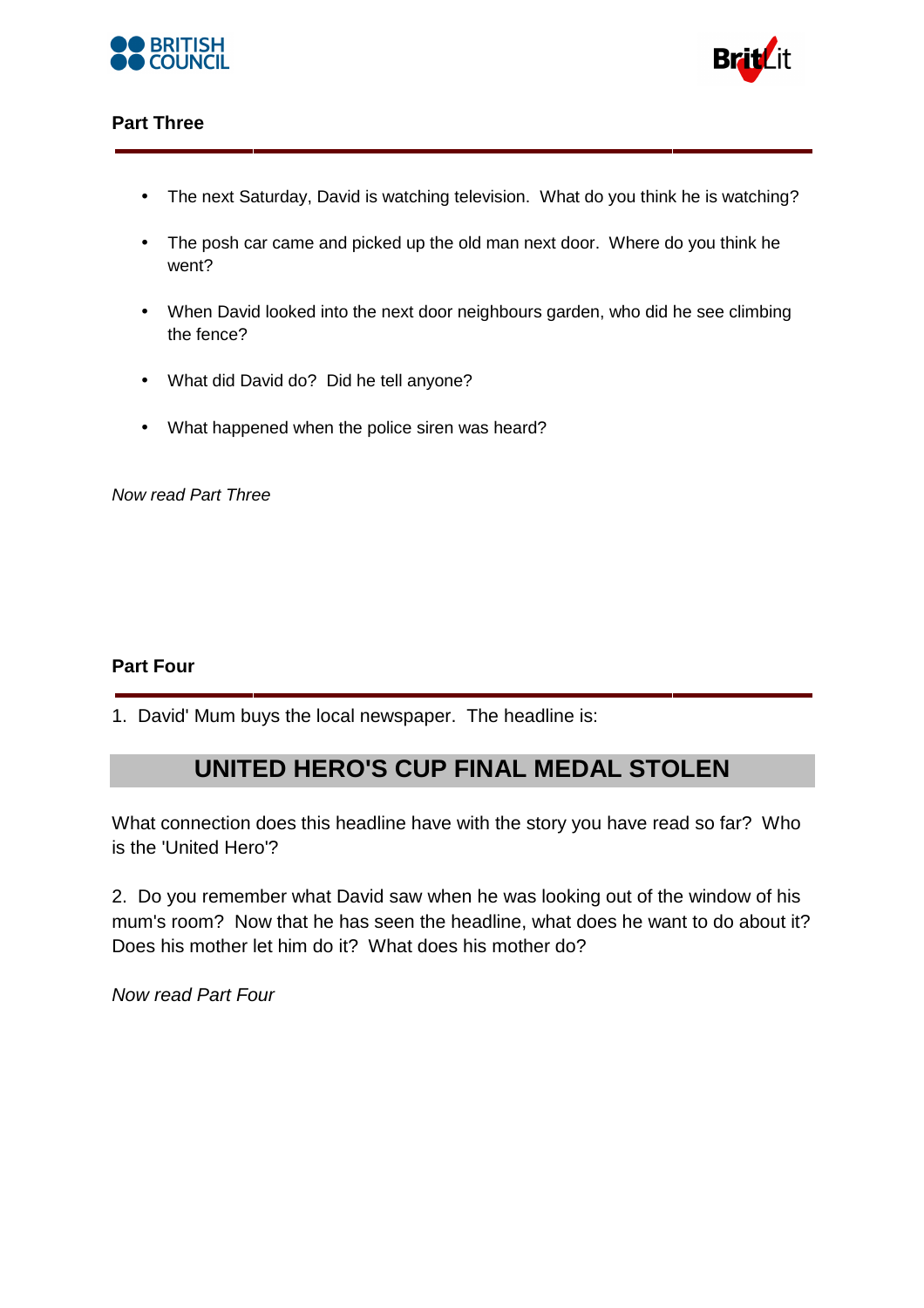



## **Part Five**

1. A week later and the medal is still missing. David remembers something about what he saw when the man with the baseball cap ran off. What does he remember?

2. Who did David want to tell about what he'd remembered? What did Mum say about this? Why did David get 'grounded'?

Now read Part Five

## **Part Six**

The title of Part Six is: **Don't talk to strangers**.

Why is the word 'talk' in italics? What does David decide to do?

Now read Part Six

## **Part Seven**

In this final part of the story, David and his mum are eating bacon sandwiches for breakfast, and they have this conversation:

'Where are we going today, then?' he asked his mum. 'It's a surprise,' Mum said, looking out of the window. 'You'll know soon enough.'

What do you think the surprise was? Why was Mum looking out of the window? What happened next?

Now read the final part of the story